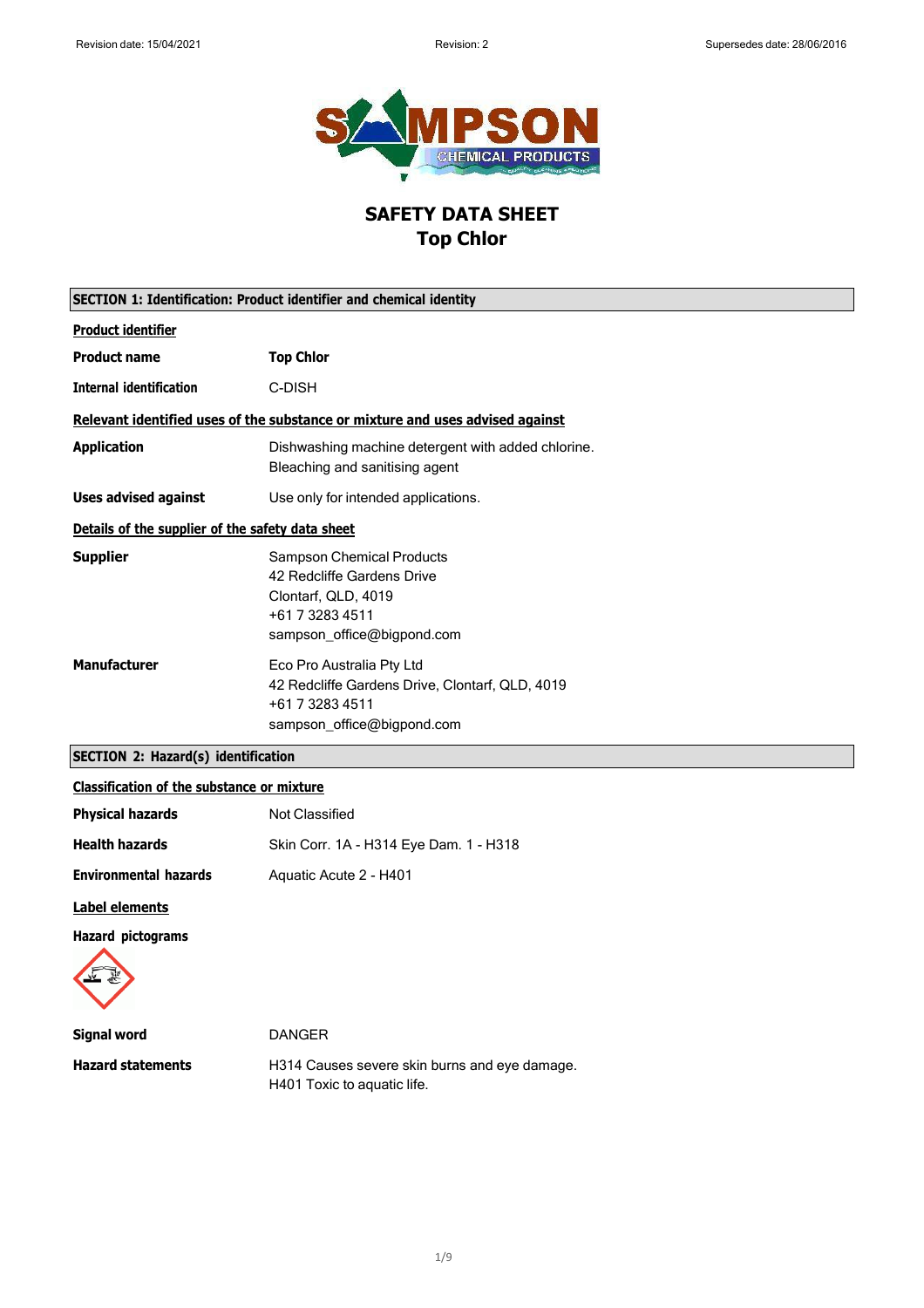| <b>Precautionary statements</b> | P260 Do not breathe vapour/ spray.<br>P264 Wash contaminated skin thoroughly after handling.<br>P273 Avoid release to the environment.<br>P280 Wear protective gloves/ protective clothing/ eye protection/ face protection.<br>P301+P330+P331 IF SWALLOWED: Rinse mouth. Do NOT induce vomiting.<br>P303+P361+P353 IF ON SKIN (or hair): Take off immediately all contaminated clothing.<br>Rinse skin with water/ shower.<br>P304+P340 IF INHALED: Remove victim to fresh air and keep at rest in a position<br>comfortable for breathing.<br>P305+P351+P338 IF IN EYES: Rinse cautiously with water for several minutes. Remove<br>contact lenses, if present and easy to do. Continue rinsing.<br>P310 Immediately call a POISON CENTER or doctor/ physician.<br>P321 Specific treatment (see medical advice on this label).<br>P363 Wash contaminated clothing before reuse.<br>P405 Store locked up.<br>P501 Dispose of contents/ container in accordance with national regulations. |
|---------------------------------|--------------------------------------------------------------------------------------------------------------------------------------------------------------------------------------------------------------------------------------------------------------------------------------------------------------------------------------------------------------------------------------------------------------------------------------------------------------------------------------------------------------------------------------------------------------------------------------------------------------------------------------------------------------------------------------------------------------------------------------------------------------------------------------------------------------------------------------------------------------------------------------------------------------------------------------------------------------------------------------------|
| <b>Contains</b>                 | Caustic Potash, Sodium Hypochlorite                                                                                                                                                                                                                                                                                                                                                                                                                                                                                                                                                                                                                                                                                                                                                                                                                                                                                                                                                        |

### **Other hazards**

This product does not contain any substances classified as PBT (persistent, bioaccumulative and toxic) or vPvB (very persistent and very bioaccumulative).

| <b>SECTION 3: Composition and information on ingredients</b> |           |
|--------------------------------------------------------------|-----------|
| <b>Mixtures</b>                                              |           |
| <b>Caustic Potash</b>                                        | 10-30%    |
| CAS number: 1310-58-3                                        |           |
| <b>Diethyl Methyl Phosphonate</b>                            | $1 - 10%$ |
| CAS number: 683-08-9                                         |           |
| <b>Sodium Hypochlorite</b>                                   | $1 - 10%$ |
| CAS number: 7681-52-9                                        |           |

### **SECTION 4: First aid measures**

| <b>Description of first aid measures</b> |  |  |
|------------------------------------------|--|--|
|                                          |  |  |

| <b>General information</b> | Get medical attention if any discomfort continues. Show this Safety Data Sheet to the medical<br>personnel. Chemical burns must be treated by a physician.                                                                                                                                                                                 |
|----------------------------|--------------------------------------------------------------------------------------------------------------------------------------------------------------------------------------------------------------------------------------------------------------------------------------------------------------------------------------------|
| <b>Inhalation</b>          | Move affected person to fresh air and keep warm and at rest in a position comfortable for<br>breathing. Maintain an open airway. Loosen tight clothing such as collar, tie or belt. Rinse<br>nose and mouth with water. Never give anything by mouth to an unconscious person. Get<br>medical attention if symptoms are severe or persist. |
| <b>Ingestion</b>           | Rinse mouth thoroughly with water. Give a few small glasses of water or milk to drink. Stop if<br>the affected person feels sick as vomiting may be dangerous. Get medical attention.                                                                                                                                                      |
| <b>Skin Contact</b>        | It is important to remove the substance from the skin immediately. Rinse immediately with<br>plenty of water. Continue to rinse for at least 15 minutes and get medical attention. Chemical<br>burns must be treated by a physician.                                                                                                       |
| Eye contact                | Rinse immediately with plenty of water. Do not rub eye. Remove any contact lenses and open<br>eyelids wide apart. Continue to rinse for at least 15 minutes and get medical attention.                                                                                                                                                     |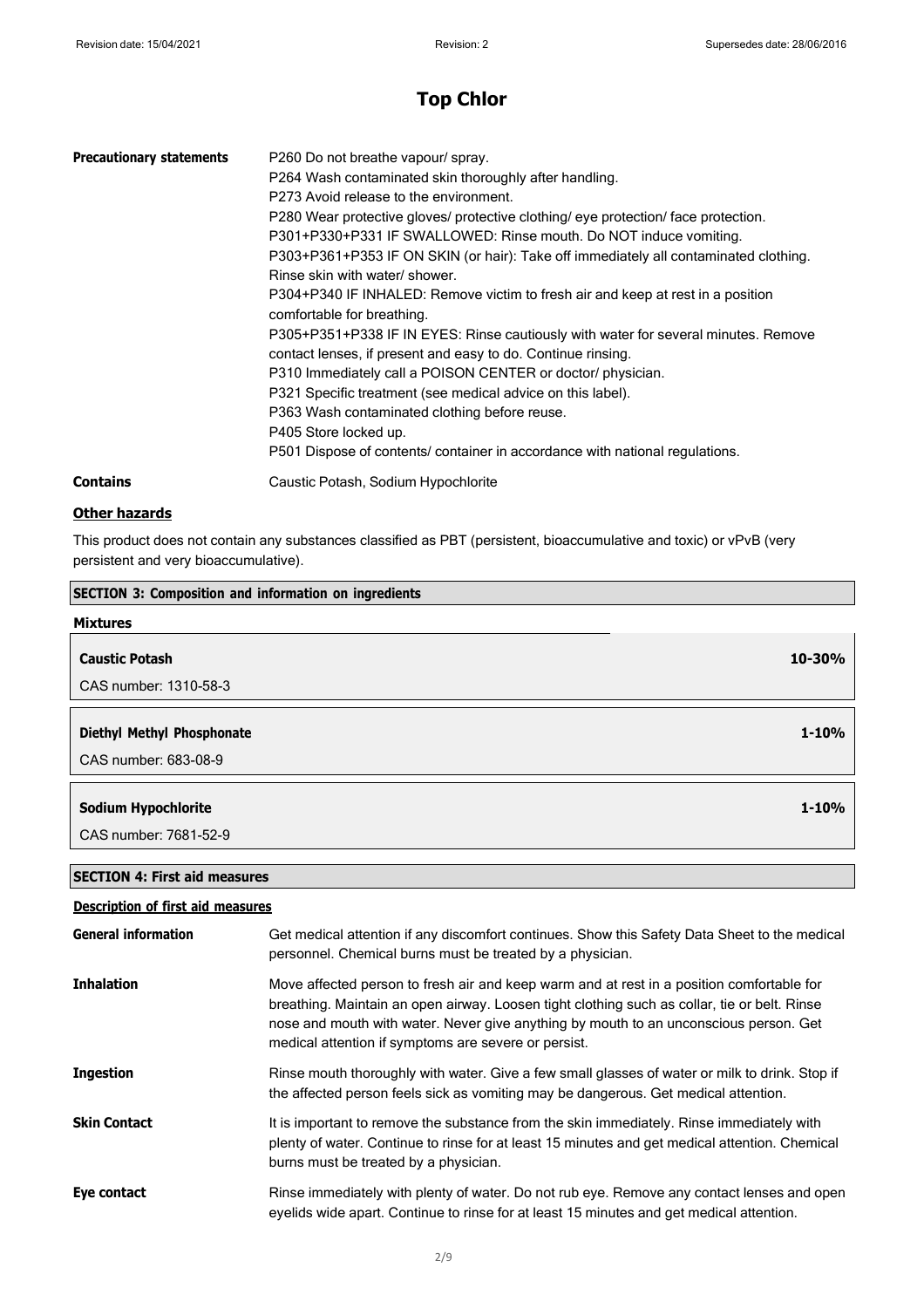| <b>Protection of first aiders</b>                     | It may be dangerous for first aid personnel to carry out mouth-to-mouth resuscitation.                                                                                                                                                                                                                                                                                                                                                                                                                                                                                                                                                                      |
|-------------------------------------------------------|-------------------------------------------------------------------------------------------------------------------------------------------------------------------------------------------------------------------------------------------------------------------------------------------------------------------------------------------------------------------------------------------------------------------------------------------------------------------------------------------------------------------------------------------------------------------------------------------------------------------------------------------------------------|
|                                                       | Most important symptoms and effects, both acute and delayed                                                                                                                                                                                                                                                                                                                                                                                                                                                                                                                                                                                                 |
| <b>General information</b>                            | The severity of the symptoms described will vary dependent on the concentration and the<br>length of exposure.                                                                                                                                                                                                                                                                                                                                                                                                                                                                                                                                              |
| Inhalation                                            | A single exposure may cause the following adverse effects: Corrosive to the respiratory tract.<br>Symptoms following overexposure may include the following: Severe irritation of nose and<br>throat.                                                                                                                                                                                                                                                                                                                                                                                                                                                       |
| <b>Ingestion</b>                                      | May cause chemical burns in mouth, oesophagus and stomach. Symptoms following<br>overexposure may include the following: Severe stomach pain. Nausea, vomiting.                                                                                                                                                                                                                                                                                                                                                                                                                                                                                             |
| Skin contact                                          | Causes severe burns. Symptoms following overexposure may include the following: Pain or<br>irritation. Redness. Blistering may occur.                                                                                                                                                                                                                                                                                                                                                                                                                                                                                                                       |
| Eye contact                                           | Causes serious eye damage. Symptoms following overexposure may include the following:<br>Pain. Profuse watering of the eyes. Redness.                                                                                                                                                                                                                                                                                                                                                                                                                                                                                                                       |
|                                                       | <b>Indication of any immediate medical attention and special treatment needed</b>                                                                                                                                                                                                                                                                                                                                                                                                                                                                                                                                                                           |
| <b>Notes for the doctor</b>                           | Treat symptomatically.                                                                                                                                                                                                                                                                                                                                                                                                                                                                                                                                                                                                                                      |
| <b>SECTION 5: Firefighting measures</b>               |                                                                                                                                                                                                                                                                                                                                                                                                                                                                                                                                                                                                                                                             |
| <b>Extinguishing media</b>                            |                                                                                                                                                                                                                                                                                                                                                                                                                                                                                                                                                                                                                                                             |
| Suitable extinguishing media                          | The product is not flammable. Extinguish with alcohol-resistant foam, carbon dioxide, dry<br>powder or water fog. Use fire-extinguishing media suitable for the surrounding fire.                                                                                                                                                                                                                                                                                                                                                                                                                                                                           |
| Unsuitable extinguishing<br>media                     | Do not use water jet as an extinguisher, as this will spread the fire.                                                                                                                                                                                                                                                                                                                                                                                                                                                                                                                                                                                      |
| Special hazards arising from the substance or mixture |                                                                                                                                                                                                                                                                                                                                                                                                                                                                                                                                                                                                                                                             |
| <b>Specific hazards</b>                               | Containers can burst violently or explode when heated, due to excessive pressure build-up.<br>Severe corrosive hazard. Water used for fire extinguishing, which has been in contact with the<br>product, may be corrosive.                                                                                                                                                                                                                                                                                                                                                                                                                                  |
| <b>Hazardous combustion</b><br>products               | Thermal decomposition or combustion products may include the following substances: Very<br>toxic or corrosive gases or vapours.                                                                                                                                                                                                                                                                                                                                                                                                                                                                                                                             |
| <b>Advice for firefighters</b>                        |                                                                                                                                                                                                                                                                                                                                                                                                                                                                                                                                                                                                                                                             |
| <b>Protective actions during</b><br>firefighting      | Avoid breathing fire gases or vapours. Evacuate area. Keep upwind to avoid inhalation of<br>gases, vapours, fumes and smoke. Cool containers exposed to heat with water spray and<br>remove them from the fire area if it can be done without risk. Cool containers exposed to<br>flames with water until well after the fire is out. If a leak or spill has not ignited, use water<br>spray to disperse vapours and protect men stopping the leak. Avoid discharge to the aquatic<br>environment. Control run-off water by containing and keeping it out of sewers and<br>watercourses. If risk of water pollution occurs, notify appropriate authorities. |
| Special protective equipment<br>for firefighters      | Regular protection may not be safe. Wear chemical protective suit. Wear positive-pressure<br>self-contained breathing apparatus (SCBA) and appropriate protective clothing. Firefighter's<br>clothing conforming to Australia/New Zealand Standards AS/NZS 4967 (for clothing) AS/NZS<br>1801 (for helmets), AS/NZS 4821 (for protective boots), AS/NZS 1801 (for protective gloves)<br>will provide a basic level of protection for chemical incidents.                                                                                                                                                                                                    |
| <b>Hazchem Code</b>                                   | 2X                                                                                                                                                                                                                                                                                                                                                                                                                                                                                                                                                                                                                                                          |

**SECTION 6: Accidental release measures**

**Personal precautions, protective equipment and emergency procedures**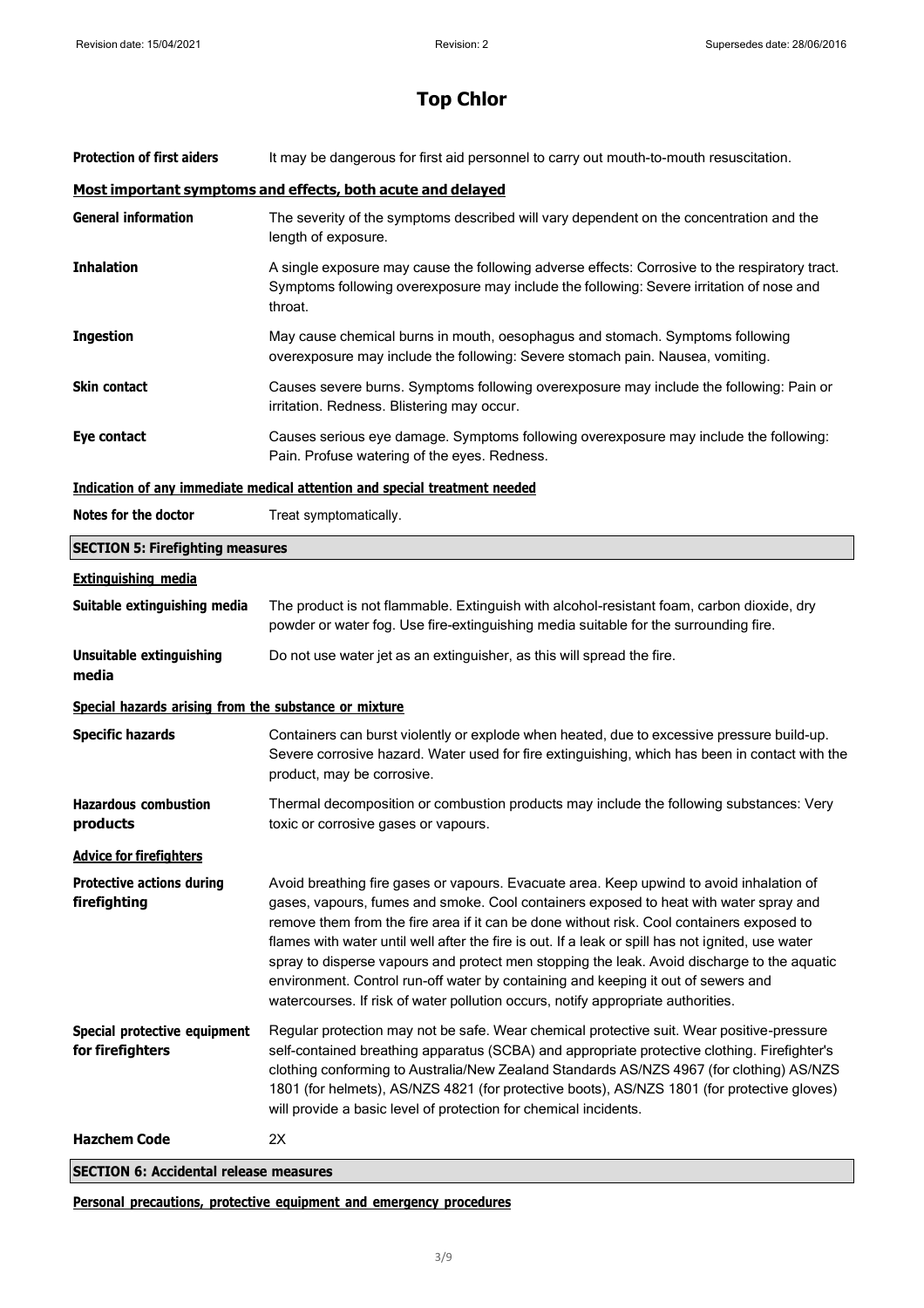| <b>Personal precautions</b>                                                                | Wear protective clothing as described in Section 8 of this safety data sheet. No action shall be<br>taken without appropriate training or involving any personal risk. Avoid inhalation of dust and<br>vapours. Use suitable respiratory protection if ventilation is inadequate. Avoid contact with<br>skin and eyes.                                                                                                                                                                                                                                                                                                                                                                                                                                                                                  |
|--------------------------------------------------------------------------------------------|---------------------------------------------------------------------------------------------------------------------------------------------------------------------------------------------------------------------------------------------------------------------------------------------------------------------------------------------------------------------------------------------------------------------------------------------------------------------------------------------------------------------------------------------------------------------------------------------------------------------------------------------------------------------------------------------------------------------------------------------------------------------------------------------------------|
| <b>Environmental precautions</b>                                                           |                                                                                                                                                                                                                                                                                                                                                                                                                                                                                                                                                                                                                                                                                                                                                                                                         |
| <b>Environmental precautions</b>                                                           | The product may affect the acidity (pH) of water which may have hazardous effects on aquatic<br>organisms. Avoid discharge to the aquatic environment.                                                                                                                                                                                                                                                                                                                                                                                                                                                                                                                                                                                                                                                  |
| Methods and material for containment and cleaning up                                       |                                                                                                                                                                                                                                                                                                                                                                                                                                                                                                                                                                                                                                                                                                                                                                                                         |
| Methods for cleaning up                                                                    | Wear protective clothing as described in Section 8 of this safety data sheet. Clear up spills<br>immediately and dispose of waste safely. This product is corrosive. Small Spillages: Collect<br>spillage. Large Spillages: Absorb spillage with non-combustible, absorbent material. The<br>contaminated absorbent may pose the same hazard as the spilled material. Collect and place<br>in suitable waste disposal containers and seal securely. Label the containers containing waste<br>and contaminated materials and remove from the area as soon as possible. Flush<br>contaminated area with plenty of water. Wash thoroughly after dealing with a spillage. For<br>waste disposal, see Section 13.                                                                                            |
| Reference to other sections                                                                |                                                                                                                                                                                                                                                                                                                                                                                                                                                                                                                                                                                                                                                                                                                                                                                                         |
| <b>Reference to other sections</b>                                                         | For personal protection, see Section 8. See Section 11 for additional information on health<br>hazards. See Section 12 for additional information on ecological hazards. For waste disposal,<br>see Section 13.                                                                                                                                                                                                                                                                                                                                                                                                                                                                                                                                                                                         |
|                                                                                            | SECTION 7: Handling and storage, including how the chemical may be safely used                                                                                                                                                                                                                                                                                                                                                                                                                                                                                                                                                                                                                                                                                                                          |
| <b>Precautions for safe handling</b>                                                       |                                                                                                                                                                                                                                                                                                                                                                                                                                                                                                                                                                                                                                                                                                                                                                                                         |
| <b>Usage precautions</b>                                                                   | Read and follow manufacturer's recommendations. Wear protective clothing as described in<br>Section 8 of this safety data sheet. Keep away from food, drink and animal feeding stuffs.<br>Handle all packages and containers carefully to minimise spills. Keep container tightly sealed<br>when not in use. Avoid the formation of mists. This product is corrosive. Immediate first aid is<br>imperative. Avoid discharge to the aquatic environment. Do not handle until all safety<br>precautions have been read and understood. Do not handle broken packages without<br>protective equipment. Do not reuse empty containers. Store away from incompatible materials<br>described in Section 10. Keep away from heat, hot surfaces, sparks, open flames and other<br>ignition sources. No smoking. |
| <b>Advice on general</b><br>occupational hygiene                                           | Wash promptly if skin becomes contaminated. Take off contaminated clothing and wash<br>before reuse. Wash contaminated clothing before reuse.                                                                                                                                                                                                                                                                                                                                                                                                                                                                                                                                                                                                                                                           |
|                                                                                            |                                                                                                                                                                                                                                                                                                                                                                                                                                                                                                                                                                                                                                                                                                                                                                                                         |
| Conditions for safe storage, including any incompatibilities<br><b>Storage precautions</b> | Keep only in the original container. Keep container tightly closed, in a cool, well ventilated<br>place. Keep containers upright. Protect containers from damage. Keep away from heat,<br>sparks and open flame. Keep away from food and drink. Protect from sunlight.                                                                                                                                                                                                                                                                                                                                                                                                                                                                                                                                  |
| <b>Storage class</b>                                                                       | Corrosive storage.                                                                                                                                                                                                                                                                                                                                                                                                                                                                                                                                                                                                                                                                                                                                                                                      |
| Specific end use(s)                                                                        |                                                                                                                                                                                                                                                                                                                                                                                                                                                                                                                                                                                                                                                                                                                                                                                                         |
| Specific end use(s)                                                                        | The identified uses for this product are detailed in Section 1.                                                                                                                                                                                                                                                                                                                                                                                                                                                                                                                                                                                                                                                                                                                                         |
| <b>SECTION 8: Exposure controls and personal protection</b>                                |                                                                                                                                                                                                                                                                                                                                                                                                                                                                                                                                                                                                                                                                                                                                                                                                         |
| <b>Control parameters</b><br><b>Occupational exposure limits</b><br><b>Caustic Potash</b>  |                                                                                                                                                                                                                                                                                                                                                                                                                                                                                                                                                                                                                                                                                                                                                                                                         |

Ceiling value: 2 mg/m<sup>3</sup>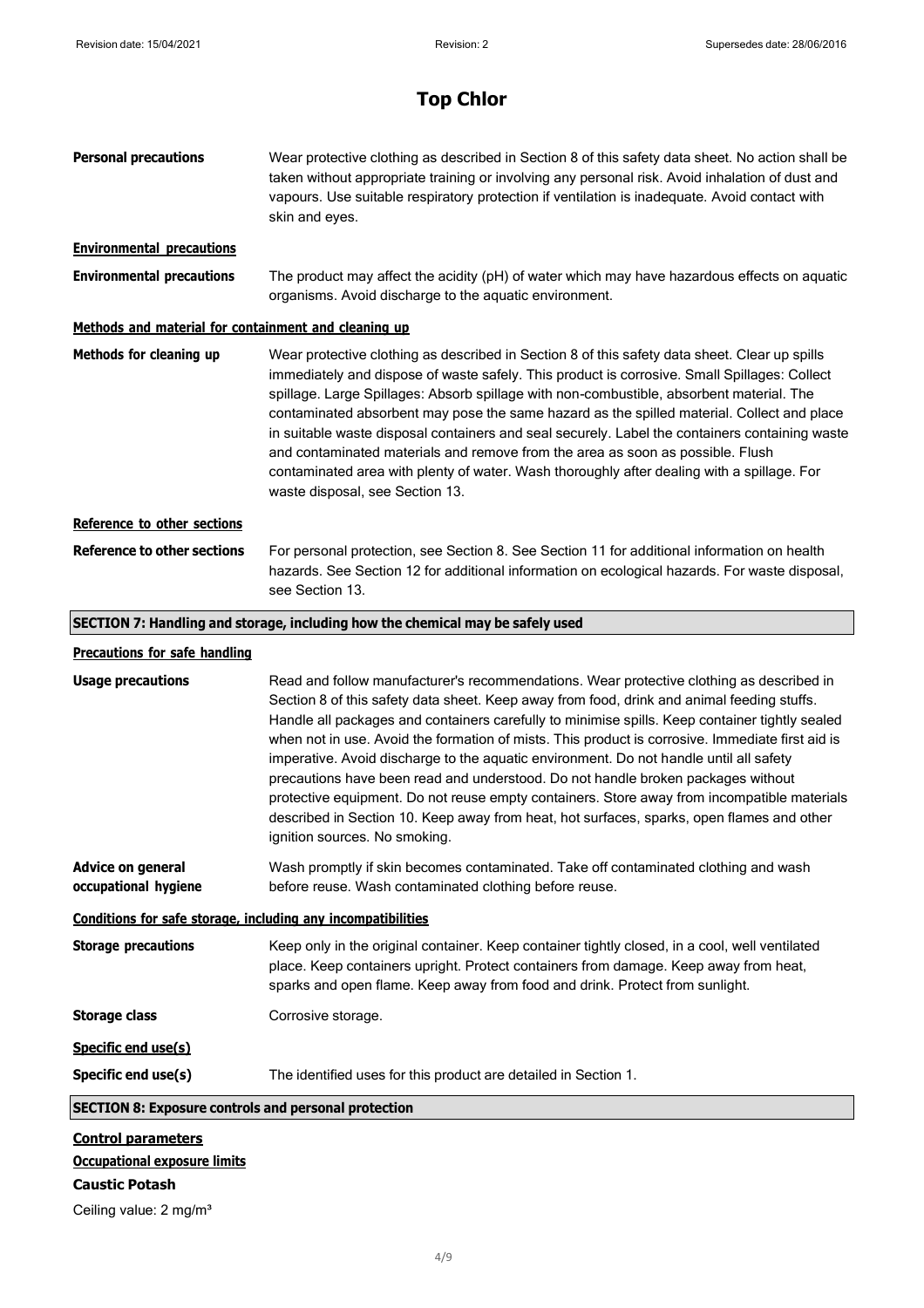#### **Exposure controls**



| Information on basic physical and chemical properties |                            |  |
|-------------------------------------------------------|----------------------------|--|
| Colour                                                | Colourless to pale yellow. |  |
| <b>Odour</b>                                          | Faint chlorine odour       |  |
| рH                                                    | >12                        |  |
| <b>Specific Gravity</b>                               |                            |  |

#### **SECTION 10: Stability and reactivity**

| <b>Reactivity</b>                            | Reacts exothermically with acids. Reacts with ammonia, amines and ammonium salts to<br>produce chloramines.                                                                   |
|----------------------------------------------|-------------------------------------------------------------------------------------------------------------------------------------------------------------------------------|
| <b>Stability</b>                             | Stable at normal ambient temperatures and when used as recommended. Stable under the<br>prescribed storage conditions. The amount of available chlorine diminishes over time. |
| <b>Possibility of hazardous</b><br>reactions | Reacts exothermically with acids. Reacts with ammonia, amines and ammonium salts to<br>produce chloramines.                                                                   |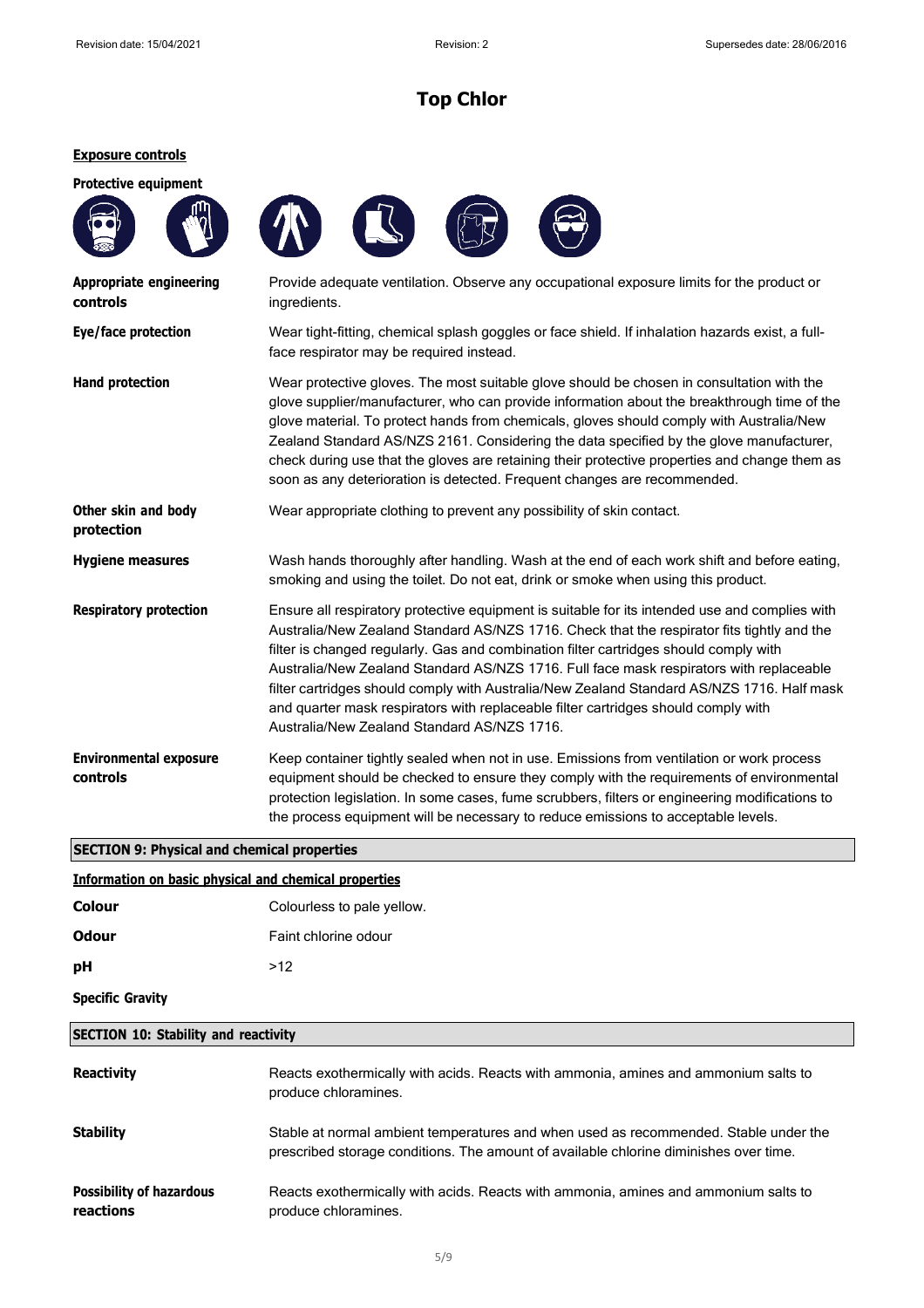| <b>Conditions to avoid</b>                 | Avoid contact with foodstuffs Avoid heat, flames and other sources of ignition. Avoid exposure<br>to high temperatures or direct sunlight. Avoid contact with acids.      |
|--------------------------------------------|---------------------------------------------------------------------------------------------------------------------------------------------------------------------------|
| <b>Materials to avoid</b>                  | Acids. Peroxides. Reducing agents. Incompatible with ammonia and ammonium compounds<br>such as amines and ammonium salts.                                                 |
| <b>Hazardous decomposition</b><br>products | Does not decompose when used and stored as recommended. Thermal decomposition or<br>combustion products may include the following substances: Corrosive gases or vapours. |
|                                            |                                                                                                                                                                           |

# **SECTION 11: Toxicological information**

| <b>Information on toxicological effects</b>                                                                                        |                                                                                                    |  |
|------------------------------------------------------------------------------------------------------------------------------------|----------------------------------------------------------------------------------------------------|--|
| <b>Acute toxicity - oral</b>                                                                                                       |                                                                                                    |  |
| Notes (oral LD <sub>50</sub> )                                                                                                     | Based on available data the classification criteria are not met.                                   |  |
| ATE oral (mg/kg)                                                                                                                   | 6,833.33                                                                                           |  |
| <b>Acute toxicity - dermal</b><br>Notes (dermal LD <sub>50</sub> )                                                                 | Based on available data the classification criteria are not met.                                   |  |
| <b>Acute toxicity - inhalation</b><br><b>Notes (inhalation LCso)</b>                                                               | Based on available data the classification criteria are not met.                                   |  |
| <b>Skin corrosion/irritation</b><br>Animal data                                                                                    | Skin Corr. 1A - H314 Causes severe burns.                                                          |  |
| Serious eye damage/irritation                                                                                                      | Serious eye damage/irritation Eye Dam. 1 - H318 Corrosive to skin. Corrosivity to eyes is assumed. |  |
| <b>Respiratory sensitisation</b><br><b>Respiratory sensitisation</b>                                                               | Based on available data the classification criteria are not met.                                   |  |
| <b>Skin sensitisation</b><br><b>Skin sensitisation</b>                                                                             | Based on available data the classification criteria are not met.                                   |  |
| Germ cell mutagenicity<br>Genotoxicity - in vitro                                                                                  | Based on available data the classification criteria are not met.                                   |  |
| <b>Carcinogenicity</b><br>Carcinogenicity                                                                                          | Based on available data the classification criteria are not met.                                   |  |
| <b>IARC</b> carcinogenicity                                                                                                        | None of the ingredients are listed or exempt.                                                      |  |
| <b>Reproductive toxicity</b><br>Reproductive toxicity - fertility Based on available data the classification criteria are not met. |                                                                                                    |  |
| <b>Reproductive toxicity -</b><br>development                                                                                      | Based on available data the classification criteria are not met.                                   |  |
| Specific target organ toxicity - single exposure                                                                                   |                                                                                                    |  |
| <b>STOT - single exposure</b>                                                                                                      | Not classified as a specific target organ toxicant after a single exposure.                        |  |
| Specific target organ toxicity - repeated exposure                                                                                 |                                                                                                    |  |
| <b>STOT - repeated exposure</b>                                                                                                    | Not classified as a specific target organ toxicant after repeated exposure.                        |  |
| <b>Aspiration hazard</b><br><b>Aspiration hazard</b>                                                                               | Based on available data the classification criteria are not met.                                   |  |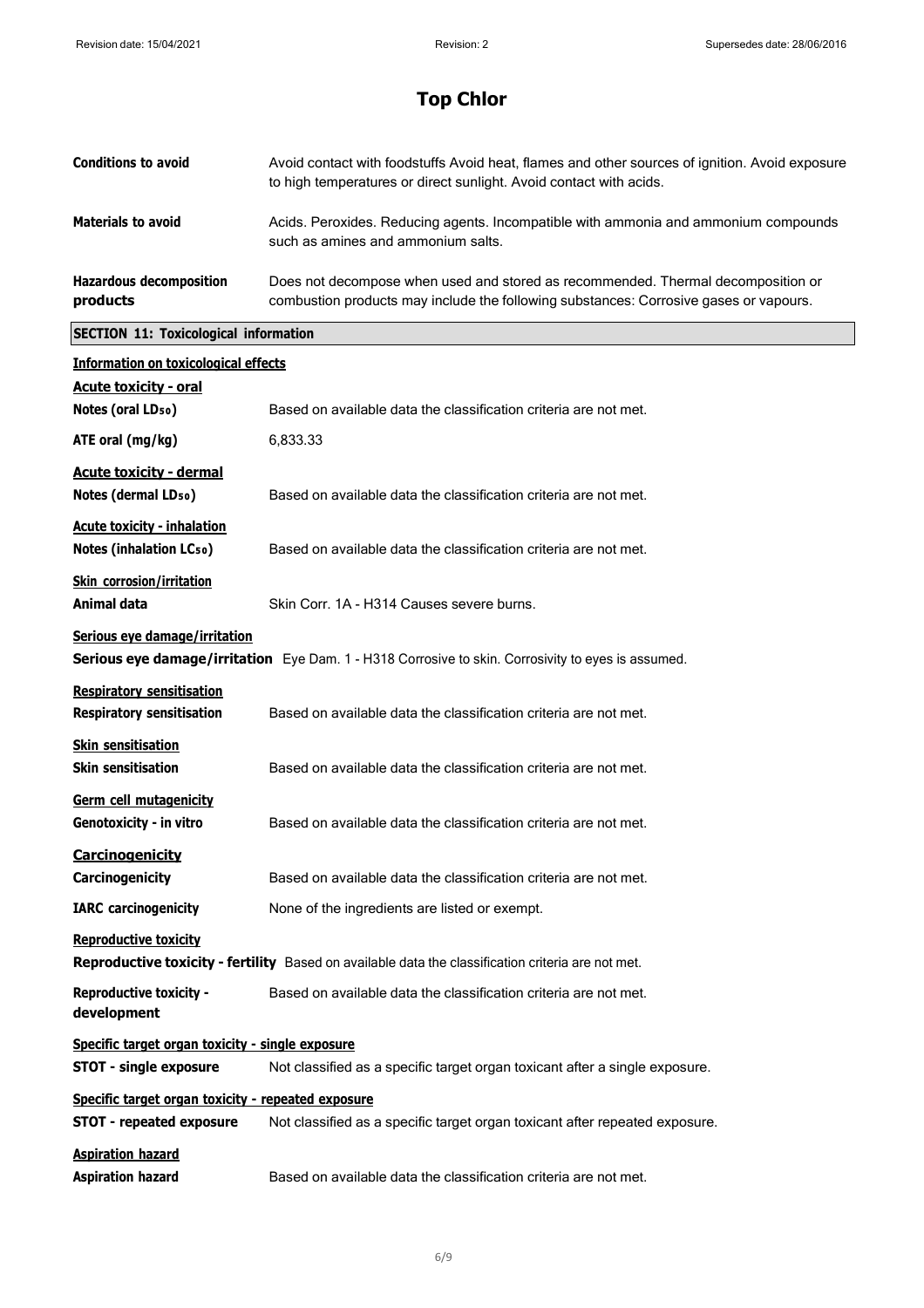| <b>General information</b>                 | The severity of the symptoms described will vary dependent on the concentration and the<br>length of exposure.                                                                                                                                                                                                                                                                                                                                                                                                            |  |
|--------------------------------------------|---------------------------------------------------------------------------------------------------------------------------------------------------------------------------------------------------------------------------------------------------------------------------------------------------------------------------------------------------------------------------------------------------------------------------------------------------------------------------------------------------------------------------|--|
| <b>Inhalation</b>                          | Corrosive to the respiratory tract. Symptoms following overexposure may include the<br>following: Severe irritation of nose and throat.                                                                                                                                                                                                                                                                                                                                                                                   |  |
| <b>Ingestion</b>                           | May cause chemical burns in mouth, oesophagus and stomach. Symptoms following<br>overexposure may include the following: Severe stomach pain. Nausea, vomiting.                                                                                                                                                                                                                                                                                                                                                           |  |
| <b>Skin Contact</b>                        | Causes severe burns. Symptoms following overexposure may include the following: Pain or<br>irritation. Redness. Blistering may occur.                                                                                                                                                                                                                                                                                                                                                                                     |  |
| Eye contact                                | Causes serious eye damage. Symptoms following overexposure may include the following:<br>Pain. Profuse watering of the eyes. Redness.                                                                                                                                                                                                                                                                                                                                                                                     |  |
| <b>Route of exposure</b>                   | Ingestion Inhalation Skin and/or eye contact                                                                                                                                                                                                                                                                                                                                                                                                                                                                              |  |
| <b>Target Organs</b>                       | No specific target organs known.                                                                                                                                                                                                                                                                                                                                                                                                                                                                                          |  |
| <b>SECTION 12: Ecological information</b>  |                                                                                                                                                                                                                                                                                                                                                                                                                                                                                                                           |  |
| <b>Ecotoxicity</b>                         | Not regarded as dangerous for the environment. However, large or frequent spills may have<br>hazardous effects on the environment.                                                                                                                                                                                                                                                                                                                                                                                        |  |
| <b>Toxicity</b>                            | Based on available data the classification criteria are not met.                                                                                                                                                                                                                                                                                                                                                                                                                                                          |  |
| Persistence and degradability              |                                                                                                                                                                                                                                                                                                                                                                                                                                                                                                                           |  |
|                                            | Persistence and degradability The degradability of the product is not known.                                                                                                                                                                                                                                                                                                                                                                                                                                              |  |
| <b>Bioaccumulative potential</b>           |                                                                                                                                                                                                                                                                                                                                                                                                                                                                                                                           |  |
| <b>Bioaccumulative Potential</b>           | No data available on bioaccumulation.                                                                                                                                                                                                                                                                                                                                                                                                                                                                                     |  |
| <b>Mobility in soil</b>                    |                                                                                                                                                                                                                                                                                                                                                                                                                                                                                                                           |  |
| <b>Mobility</b>                            | No data available.                                                                                                                                                                                                                                                                                                                                                                                                                                                                                                        |  |
| Other adverse effects                      |                                                                                                                                                                                                                                                                                                                                                                                                                                                                                                                           |  |
| <b>Other adverse effects</b>               | None known.                                                                                                                                                                                                                                                                                                                                                                                                                                                                                                               |  |
| <b>SECTION 13: Disposal considerations</b> |                                                                                                                                                                                                                                                                                                                                                                                                                                                                                                                           |  |
| <b>Waste treatment methods</b>             |                                                                                                                                                                                                                                                                                                                                                                                                                                                                                                                           |  |
| <b>General information</b>                 | The generation of waste should be minimised or avoided wherever possible. Reuse or recycle<br>products wherever possible. This material and its container must be disposed of in a safe<br>way. When handling waste, the safety precautions applying to handling of the product should<br>be considered. Care should be taken when handling emptied containers that have not been<br>thoroughly cleaned or rinsed out. Empty containers or liners may retain some product<br>residues and hence be potentially hazardous. |  |
| <b>Disposal methods</b>                    | Dispose of surplus products and those that cannot be recycled via a licensed waste disposal<br>contractor. Waste, residues, empty containers, discarded work clothes and contaminated<br>cleaning materials should be collected in designated containers, labelled with their contents.<br>Incineration or landfill should only be considered when recycling is not feasible.                                                                                                                                             |  |
| <b>SECTION 14: Transport information</b>   |                                                                                                                                                                                                                                                                                                                                                                                                                                                                                                                           |  |
| <b>UN number</b>                           |                                                                                                                                                                                                                                                                                                                                                                                                                                                                                                                           |  |
| UN No. (ADG)                               | 1760                                                                                                                                                                                                                                                                                                                                                                                                                                                                                                                      |  |
| UN No. (IMDG)                              | 1760                                                                                                                                                                                                                                                                                                                                                                                                                                                                                                                      |  |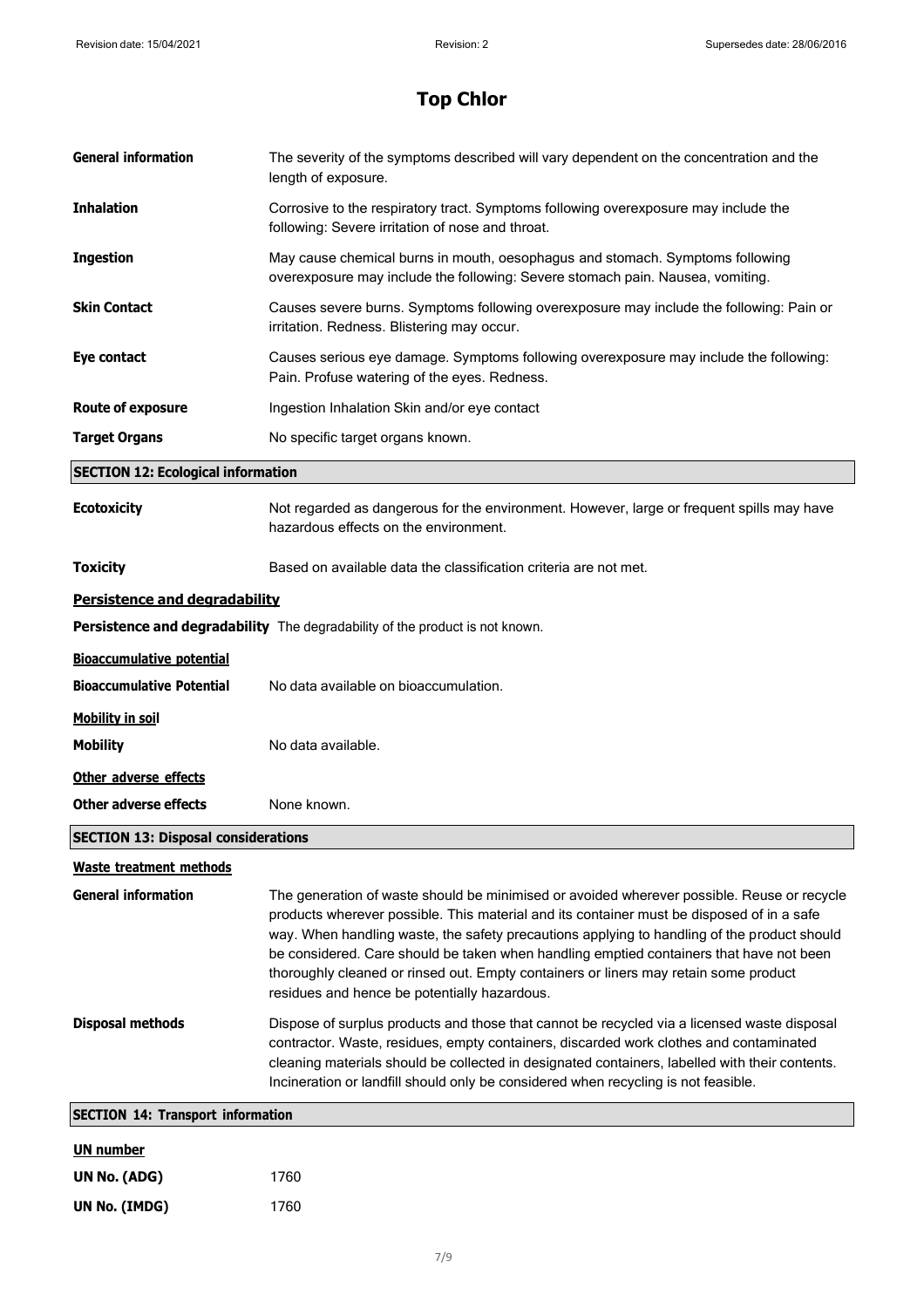### **UN No. (ICAO)** 1760

### **UN proper shipping name**

|                      | <b>Proper shipping name (ADG)</b> CORROSIVE LIQUID, N.O.S. (CONTAINS Caustic Potash, Sodium Hypochlorite) |
|----------------------|-----------------------------------------------------------------------------------------------------------|
| Proper shipping name | CORROSIVE LIQUID, N.O.S. (CONTAINS Caustic Potash, Sodium Hypochlorite)                                   |
| (IMDG)               |                                                                                                           |

**Proper shipping name (ICAO)** CORROSIVE LIQUID, N.O.S. (CONTAINS Caustic Potash, Sodium Hypochlorite)

| Transport hazard class(es)     |     |
|--------------------------------|-----|
| <b>ADG class</b>               | 8   |
| <b>ADG classification code</b> | C.9 |
| <b>ADG label</b>               | 8   |
| <b>IMDG class</b>              | 8   |
| <b>ICAO</b> class/division     | 8   |

#### **Transport labels**



#### **Packing group**

| <b>ADG packing group</b>  | Ш |
|---------------------------|---|
| <b>IMDG packing group</b> | Ш |
| <b>ICAO packing group</b> | Ш |

### **Environmental hazards**

**Environmentally hazardous substance/marine pollutant** No.

### **Special precautions for user**

| <b>EmS</b>          | $F-A, S-B$ |
|---------------------|------------|
| <b>Hazchem Code</b> | 2Х         |

**Transport in bulk according to** Not applicable. **Annex II of MARPOL 73/78 and the IBC Code**

### **SECTION 15: Regulatory information**

### **Inventories**

#### **Australia - AICS**

None of the ingredients are listed or exempt.

| <b>SECTION 16: Any other relevant information</b> |                                                  |  |
|---------------------------------------------------|--------------------------------------------------|--|
| <b>Training advice</b>                            | Only trained personnel should use this material. |  |
| <b>Revision date</b>                              | 15/04/2021                                       |  |
| <b>Revision</b>                                   |                                                  |  |